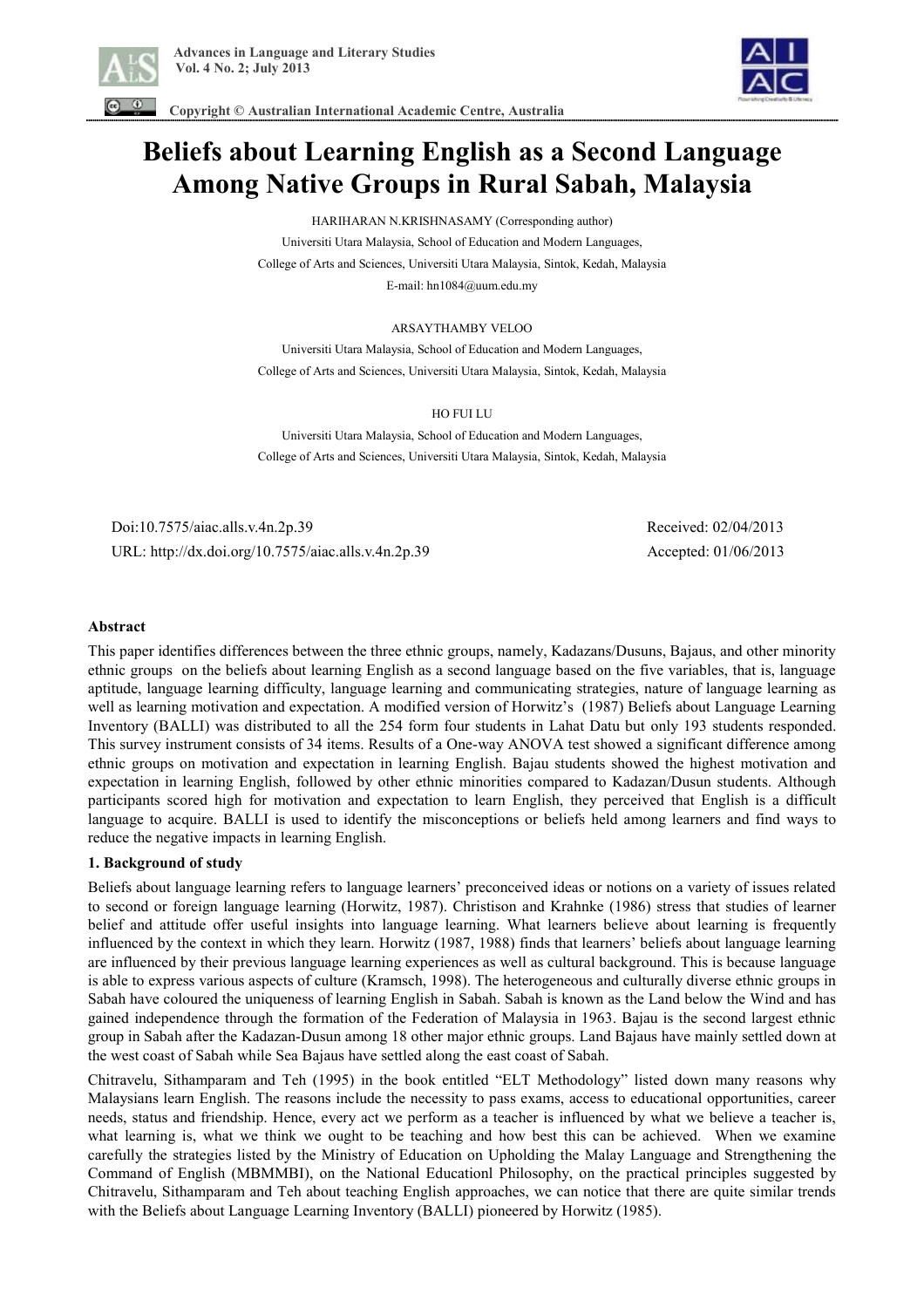## **2. Problem Statement**

For almost three decades, the role of learners' language learning beliefs and how these beliefs affect language learners' learning experiences have been an issue (Ariogul, Unal&Onursal, 2009). Due to this reason, researchers and educators have made a shift of research interest in language learning from teacher-centred learning to learner-centred learning. This shift is to find out the dynamics of learning from the learners' perspectives.

The deeply held beliefs that most learners appear to have about second language learning have received a lot of attention by researchers and educators. One finding of this study is that preconceived aptitude and notions that learners hold could negatively affect the way they view the language learning experiences (Ariogul et al., 2009). Some of these misconceptions should be taken very seriously (Altan, 2006) particularly for those who are educating learners about English as a second language. Recently, Sabah recorded a 63.06% passing rate for the English paper in PMR (Malaysian Lower Secondary Assessment) for the year 2011, surpassing its target of 61.77% compared to the year 2010. But the level of performance is lower than the national level of 72.8% (Sabah New Times, 2011, 23 December).

## **3. Literature Review**

The lack of English language proficiency remains a perennial challenge for both teachers and learners especially in the context of learning English as second language (Manzo, 1999; Silvia, 2001). This perennial problem can affect learners' academic and career advancement. English represents different things to different people. For some, it corresponds to the language of English literature, for others, it is the language of the English-speaking world. Some associate it with the language of colonialism. Some see English simply as a means of doing business and making money while others perceive English as tool for social networking. (Chitravelu et al, 1995).

Abdul Aziz Ismail in Compendium: A Handbook for IELT Teachers, Volume I expressed that the English language has played a significant role in the lives of Malaysians. Prior to the 1970's, English was not only the medium of instruction in the elite schools, but also the undisputed key to academic, social and economic mobility for school leavers (Compendium, 1991). Today, it is not only often described as 'a strong second language', but in reality, a compulsory foreign language to some primary and secondary schools. The Curriculum Specification (2003, page 1) spells out the aims of KBSM English language education by the Ministry of Education as:

"English is taught in both the primary and secondary schools in Malaysia. Its position is that of a second language. It is a means of communication in certain everyday activities and certain job situations. …It also provides an additional means of access to academic, professional, and recreational materials".

The expression of second language is used in the specifications in a non-technical sense. Firstly, English occupies the position as the 'second most important language' in Malaysia. Secondly, it refers to the fact that for many students, it is the first foreign language learned after the mother tongue (Chitravelu, Sithamparam  $\&$  Teh, 1995). The first attempt to systematically investigate those beliefs started with Horwitz's studies (1985, 1988, 1999). Research on the beliefs about language learning since Horwitz's pioneering study in 1985 have indicated that some of these beliefs are detrimental to their learning (Peacock, 2001). The factors that are influencing these beliefs may be due to learners' use of mother tongues, social context, religious beliefs, ethnics and gender differences.

The deeply held beliefs that most students appear to have about learning English as a second language have received a lot of attention in the past three decades (Peacock, 2001). Numerous quantitative studies using the beliefs about language learning inventory since Horwitz's (1985) ground-breaking study have been conducted, but little research had been done qualitatively. As Manfred (2008) suggested in his study, triangulation of the sources of data such as interviews, diaries or even observations allow for a more comprehension picture on students' beliefs about language learning inventory. Furthermore, there is a dearth of studies in rural schools. Educators have also recognised the importance of learners' contribution in the classroom and have sought to find ways to understand their beliefs from their points of view. But previous research on beliefs about language learning has focused on the tertiary level for learners and teachers (Sakui & Gaies, 1999),

#### *3.1 Definition and Concept*

Beliefs as defined by Victori and Lockhart (1995) are the factors that influence learning, the nature of language learning and the general assumptions that learners have about themselves as learners. It is an implicit theory. Understanding learner beliefs in this context is essential (Bernat & Lloyd, 2007) since learners who have successfully developed the beliefs about language learning processes, the skills and abilities to learn English and effective used of learning strategies are more successful in learning the language.

Cotterall (1999) claimed that, beliefs play a decisive role in language learners' successes, failures and experiences. One's belief systems, social cognitions and metacognitions are a driving force for intellectual performance. It is a selfconstructed representational system. As a result, information of these beliefs enable teachers to make more informed choices about teaching (Bernat & Gvozdenko, 2005), and more sensitive approaches to the organization of learning opportunities (Cotterall, 1999).

Pintrich and De Groot (1990) argue that learners who show higher degrees of perseverance in their work usually regard their studies as important or interesting. Thus, knowledge of learners' beliefs about learning English as second language may provide teachers with a better understanding of learners' expectation of, commitment to, success in and satisfaction with their English language learning in the classrooms (Horwitz, 1988).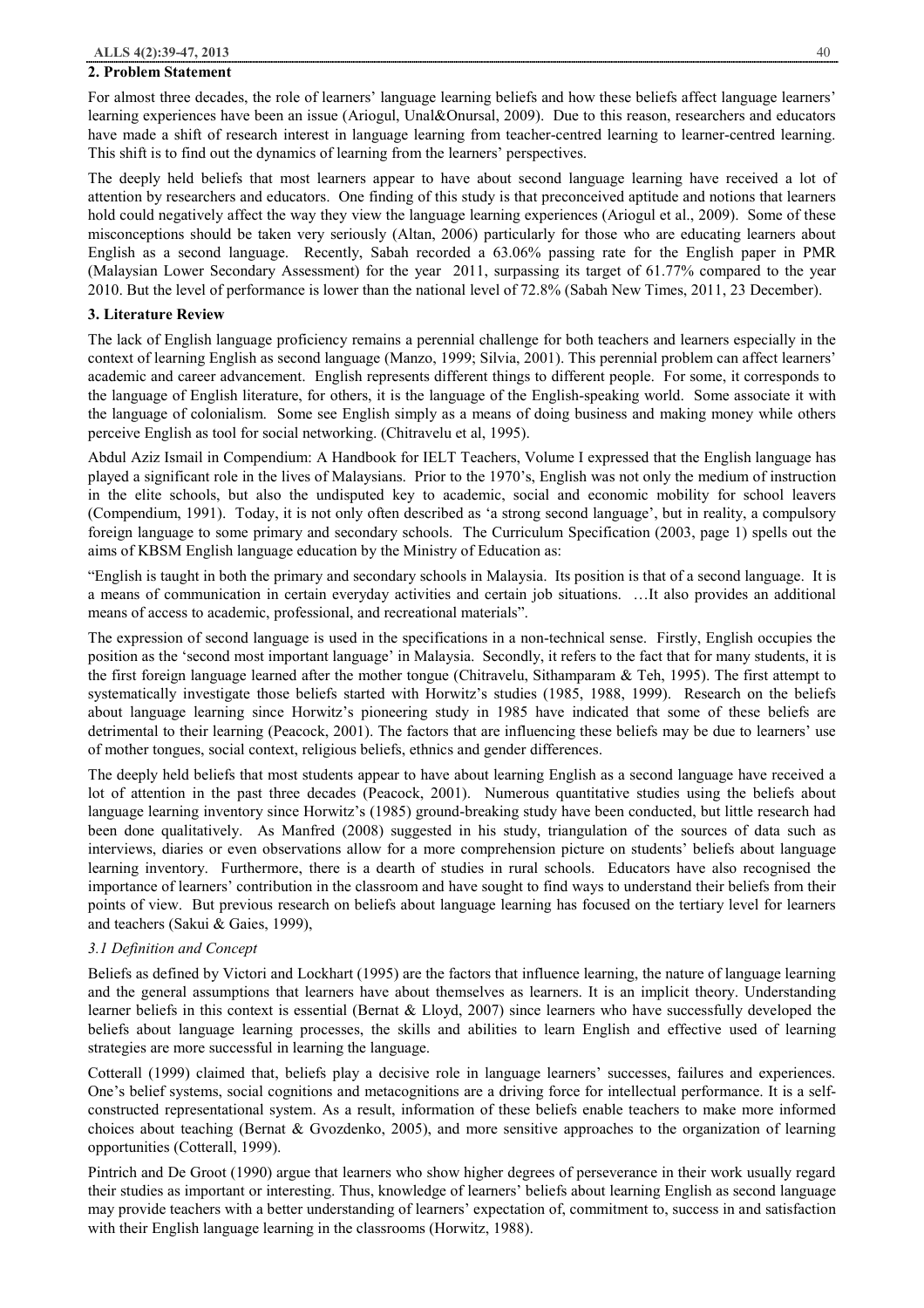## *3.2 Beliefs and Ethnic Groups*

Numerous studies have been carried out in the past using beliefs about language learning inventory (BALLI) all over the globe, such as research into the effects of study-aboard programmes on students' learning of English and their change of beliefs after the programme in Japan (Takana & Ellis, 2003), and the investigation on the beliefs of preservice English foreign language teachers in Turkey (Tercanlioglu, 2005). However, only a few studies have been found, like Nikitina and Furuoka (2006), researching the language learning beliefs of foreign language learners who grew up in a multi-lingual surrounding and have had an extensive language learning experience in University Malaysia Sabah. In another study, Bernat (2006) compared her results of the study on 262 English for Academic Purposes language learners at an Australian university with Siebert (2003) on 156 English for Academic Purposes language learners at an American university. The results showed that beliefs about language learning reported by both study groups were similar in all categories.

# *3.3 Learners' Beliefs about Language Learning*

Learners' beliefs, on the other hand, which contribute to attitude and motivation, may affect language learning. Riley (2009) concludes that significant differences were found in student response to almost a quarter of the items on the questionnaire after the nine-month period of English study. It is therefore useful to investigate learner beliefs, and to make informed decisions about approaches for teaching English. Tanaka and Ellis (2003) studied about a 15-week study-aboard programme for Japanese university students and examined changes in the students' beliefs about language learning and their English proficiency. The results showed statistically significant changes in the students' beliefs before and after the programme but no significant correlations between beliefs and the scores of English.

Furthermore, Tsygalniotsky (2007) in his study on the participants learning Japanese pointed out that beliefs about difficulty did not correlate with learner's background factors and proficiency factors. He suggested that future research of relationships between other components of Japanese language and the beliefs about difficulty. Beliefs need to be conducted in order to understand how beliefs about difficulty affect proficiency. Borbala Rieger (2009) carried out a study at a Hungarian university and found out a number of significant differences based on the gender and target language of respondents. With regard to gender, statistically significant differences also arose in relation to the perceived importance of some language learning approaches or techniques.

This study identifies the differences between the three ethnic groups, namely, Kadazans/Dusuns, Bajaus, and other minority ethnic groups on the beliefs about learning English as a second language based on the five variables, that is, language aptitude, language learning difficulty, language learning and communicating strategies, nature of language learning as well as learning motivation and expectation. In the context of this study, other minority ethnic groups include Bisaya, Murut, Lotud and Rungus.

## *3.4 English Language Learning Aptitude*

Wong (2010) examined a group of pre-service teachers by using frequency statistics. She generalised that pre-service teachers recognised the existence of foreign language aptitude and place strong emphasis on excellent pronunciation, vocabulary acquisition and the beliefs of practice. Also, target language seems to affect how learners perceive the difficulty of the foreign language they are studying and the importance they attach to some approaches towards language learning. It seems premature to conclude that beliefs about language learning vary by contextual setting. Rather, they are due to the effects of individual's complex metacognitive structure that is responsible for the nature and strength of these beliefs (Rieger, 2009).

# *3.5 The Difficulty of Language Learning*

In 1988, Horwitz stated that student judgements about the difficulty of language learning are critical to the development of students' expectations for and commitment to language learning. If they underestimate the difficulty of the task, they are likely to become frustrated when they do not make the expected progress. On the other hand, a belief that it will take ten years or more to learn a language could be discouraging and cause them to make only minimal efforts because of the long duration of time. Moreover, extensive researches have used beliefs about language learning inventory in mostly monolingual countries and at tertiary level to investigate beliefs in various language learning contexts. Tsygalnisky (2007), for example, explored how Japanese language learners' beliefs about language learning affect the language learning strategies and its relationship on beliefs about language learning difficulties. The finding of the study showed beliefs on the difficulty in learning a language correlated positively to the proficiency factor.

# *3.6 Learning and Communicating Strategies*

Likewise, Chang and Shen (2005) applied BALLI and the strategy inventory for language learning (SILL) to examine a sample of 250 Taiwanese remote junior high school English foreign language (EFL) learners and discovered that learner's variable influenced language learning beliefs and strategies in many uneven ways. There are eight statements under this domain. Learning and communicating strategies are the approaches applied by the learners in order to master the language. In this study, students are asked to give their opinions on the strategies that they use such as how they deal with pronunciation, mistakes, the use of audio-visual aids and the opportunity they have to practise the language they are learning.

## *3.7 The Nature of Language Learning*

Tercanlioglu (2005) used the BALLI to study the language learning beliefs of a group of pre-service English as foreign language (EFL) teachers with regard to gender. The researcher found out there was no significant differences among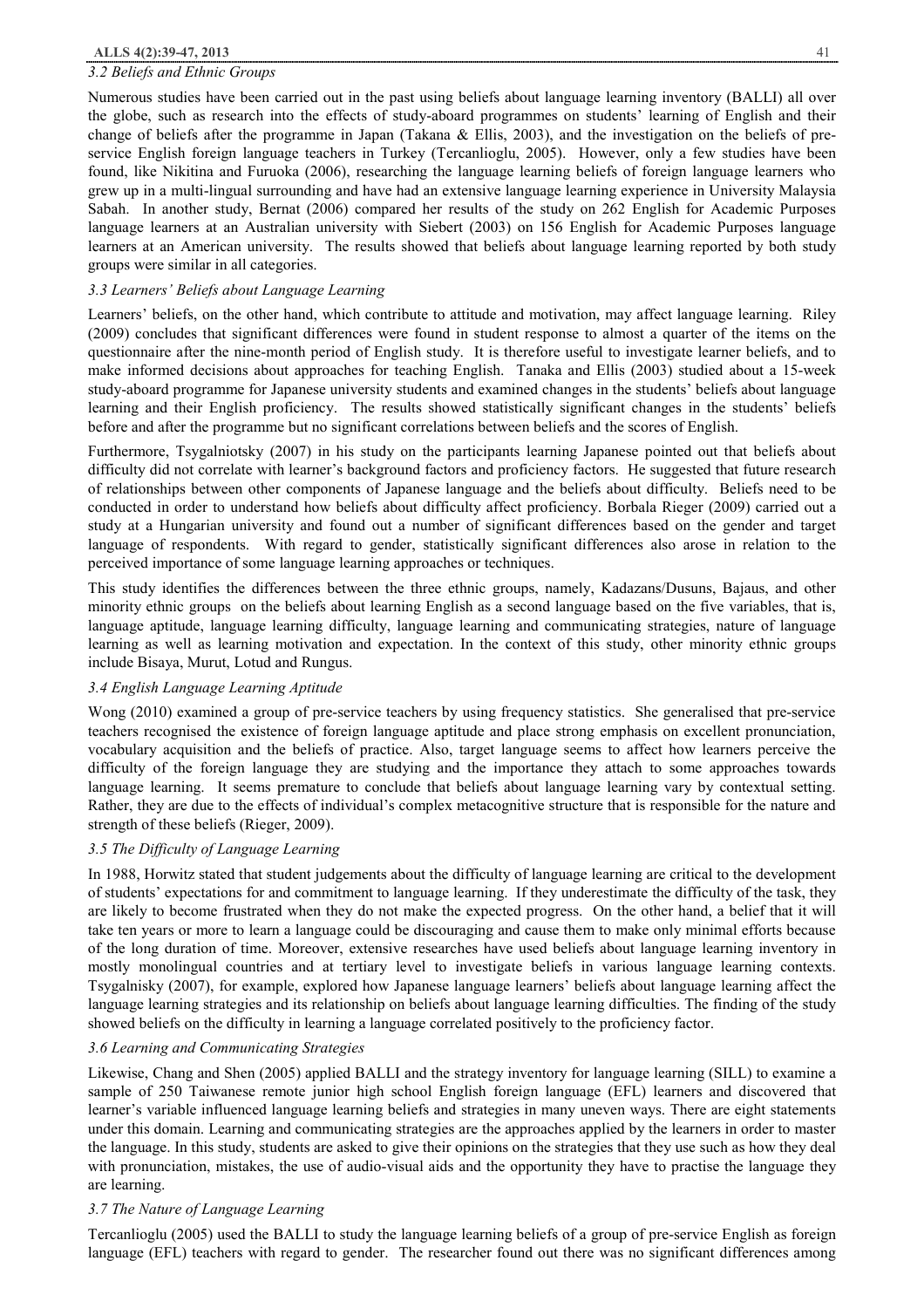#### **ALLS 4(2):39-47, 2013** 42

males' and females' beliefs. There are six items under this category. The nature of language learning is the supportive environment given to encourage the learners to expose the language. In this study, the more exposure the students have in learning the language, the more likely they will master the language. A higher score in this section indicates that students have better supportive surroundings in learning this language.

# *3.8 Motivation and Expectation*

Ariogul, Unal and Onursal (2009) studied a group of Turkish university students and found out that although French language learners had more positive expectations in language learning, while all the other three groups (English, German and French) held certain beliefs that would be detrimental to their long-term language learning.

In addition, Tercanlioglu (2005) explored pre-service EFL teachers' beliefs and relationships between beliefs and gender. This may influence what and how they teach within the Turkish context. In the result, she found out that motivations and expectation to learn is the most important belief. It also provided insights on the interrelationship between belief factors and there were no significant relationships between genders on the belief factors. There are six statements under this theme. Motivation and expectation is the belief that the learners are likely to learn the language successfully. In this study, students were asked to give their opinions on the extent of the possibility they will acquire the language. A higher score in this category indicates that students have higher hopes that they can master the language well.

# **4. Methodology**

The population is six government secondary schools in Lahad Datu District of Sabah. In this district, there are four secondary schools in the Tungku Zone. There are 3,142 students in this zone. The sample size encompassed all the form four students for the year 2011 in one of the four secondary schools in Tungku Zone. 254 form four students are selected from this school to reduce sampling error (Creswell, 2003). In this study, the researcher managed to get 193 form four students in one of the rural secondary schools of Lahad Datu District in Sabah, Malaysia. Among the 193 students, 108 (56%) students were from the Bajau ethnic group, 26 (13.5%) are Dusun/Kadazan and 59 (30.6%) from other minor ethnic groups.

# *4.1 Instrument*

Beliefs about Language Learning Inventory (BALLI) was developed by Horwitz in 1985. The 34 items to investigate the beliefs about learning English as second language was categorised into five themes namely English language aptitude with 9 items(26.5); the difficulty of language learning with 5 items (14.7%); learning and communicating strategies with 8 items (23.5%); the nature of language learning, with 6 items (17.6%) and motivation including expectation with 6 items (17.6%). BALLI utilizes a five-point Likert-scale ranging from answers indicating '0' as 'strongly disagree' to '5' as 'strongly agree'. The researcher has modified it into a six-point Likert-scale due to the mostly undecided responses during the pilot study. Students are asked to read a statement and decide if they: (0) strongly disagree, (1) disagree, (2), slightly disagree, (3) slightly agree, (4) agree, or (5) strongly agree.

# **5. Findings**

Table 4.1 shows the mean scores of the students in Beliefs about learning English as a second language among form four students. As a whole, students had the highest mean (M=4.63, SD=0.31) for motivation and expectation, followed by nature of language learning (M= 4.15, SD= 0.34), language aptitude (M=3.52, SD=0.80) and difficulty of language learning (M=0.79, SD=0.59). The mean of difficulty of language learning is lowest when compared with the other four variables.

| Dependent Variables                   | M    | SD  |
|---------------------------------------|------|-----|
| Motivation and expectation            | 4.63 | .31 |
| Language aptitude                     | 3.52 | .80 |
| Learning and communicating strategies | 3.16 | .33 |
| Nature of language learning           | 4.15 | .34 |
| Difficulty of language learning       | 0.79 | .59 |

Table 4.1 Descriptive Statistics on Independent Variables and Dependent Variables

Most of the Dusun/Kadazan ( $M = 3.26$ ,  $SD = .29$ ) students believe that mistakes in English should be corrected immediately and that it is important to repeat and practice a lot if they wish to master the language. A vast majority of Bajaus ( $M = 3.06$ ,  $SD = .32$ ) have the same opinion that the most important part of learning English is learning new words and grammar.

A significant portion among the entire ethnic groups  $(M = 4.57, SD = .28)$  agree that it is important to speak English. that they would like to master the language and they believe that one day, they can learn English very well. A large majority of respondents believe that they would like to learn English so that they can communicate with Englishspeakers and with their friends.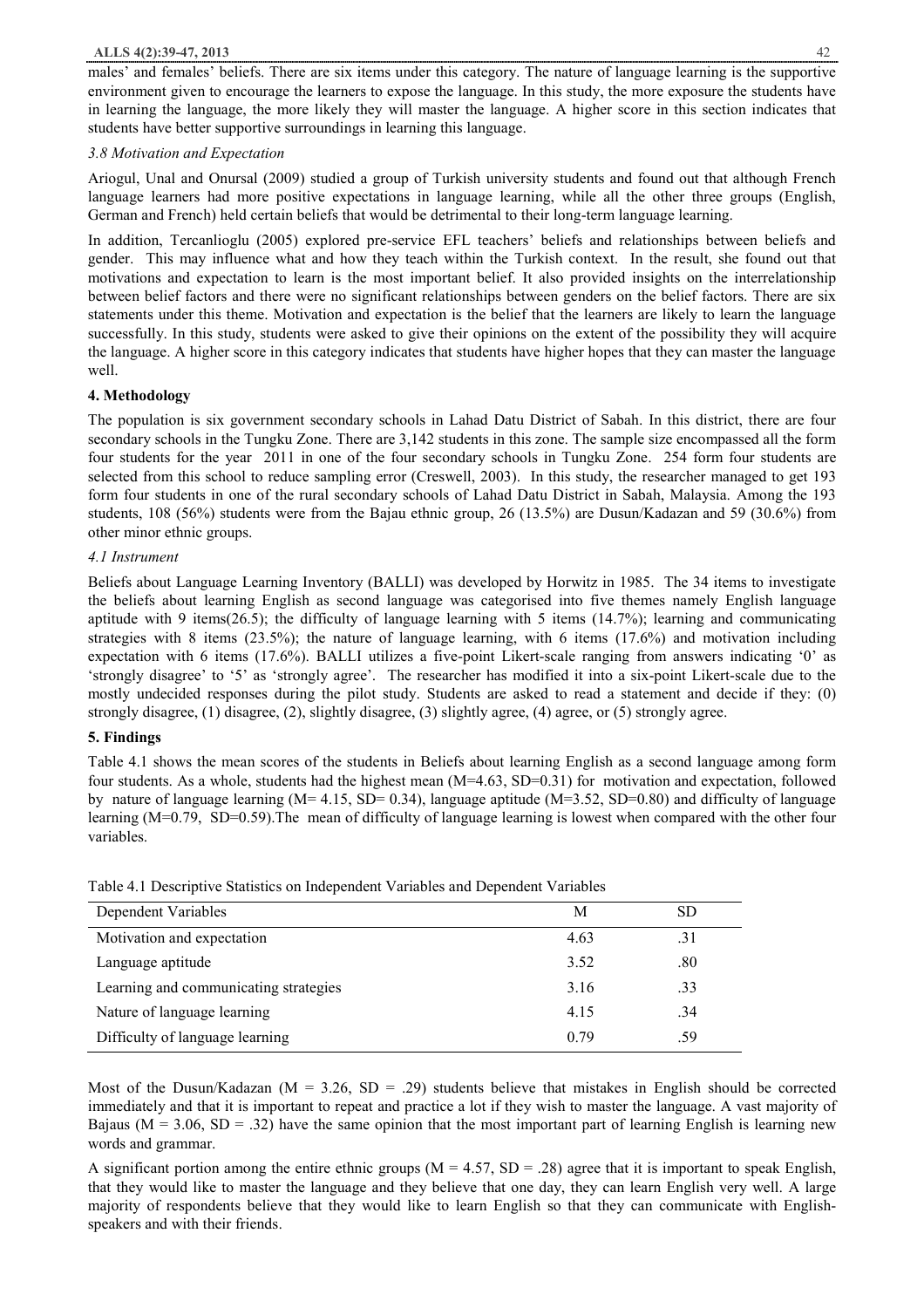| <b>Themes</b>                         | Ethnic        | M    | SD. |
|---------------------------------------|---------------|------|-----|
| Language aptitude                     | Bajau         | 3.22 | .82 |
|                                       | Dusun/Kadazan | 3.13 | .90 |
|                                       | Others        | 3.09 | .74 |
| Difficulty of language learning       | Bajau         | 1.25 | .60 |
|                                       | Dusun/Kadazan | 1.23 | .54 |
|                                       | Others        | 1.39 | .59 |
| Learning and communicating strategies | Bajau         | 3.16 | .34 |
|                                       | Dusun/Kadazan | 3.26 | .29 |
|                                       | Others        | 3.12 | .35 |
| Nature of language learning           | Bajau         | 3.06 | .32 |
|                                       | Dusun/Kadazan | 2.89 | .30 |
|                                       | Others        | 2.99 | .38 |
| Motivation and expectation            | Bajau         | 4.57 | .28 |
|                                       | Dusun/Kadazan | 4.40 | .32 |
|                                       | Others        | 4.51 | .35 |

Table 4.2 Descriptive Analysis on Ethnic with Beliefs about Language Learning Inventory

#### *5.1 Ethnicity on the beliefs about learning English as a second language*

In English language aptitude (Table 4.3), Bajau students ( $M = 1.49$ ,  $SD = 1.37$ ) strongly disagreed that it is easier for someone who already speaks English to learn another one followed by partially disagree by Dusun/Kadazan students  $(M = 2.12, SD = 1.14)$  but other minority ethnic groups agreed with item number four  $(M = 3.97, SD = 1.41)$ . On the contrary, other minority ethnics believed that people who are good at mathematics or science are poor at learning English ( $M = .92$ ,  $SD = 1.26$ ). Dusun/Kadazan students slightly disagreed ( $M = 1.50$ ,  $SD = 1.73$ ) but for Bajau students, they came to the same agreement with statement number five  $(M = 4.43, SD = .66)$ .

Table 4.3 Ethnicity and Language Learning Aptitude

| N <sub>0</sub> | Item                                           | Ethnic        | $\mathsf{n}$ | M    | SD.  |
|----------------|------------------------------------------------|---------------|--------------|------|------|
| 1              | Children learn English faster than adults.     | Bajau         | 108          | 4.37 | .65  |
|                |                                                | Dusun/Kadazan | 26           | 4.35 | .63  |
|                |                                                | Others        | 59           | 4.32 | .71  |
| 2              | Some people have special ability for learning  | Male Bajau    | 108          | 3.10 | 1.64 |
|                | English.                                       | Dusun/Kadazan | 26           | 3.54 | 1.36 |
|                |                                                | Others        | 59           | 3.05 | 1.53 |
| $\overline{4}$ | It is easier for someone who already speaks    | Bajau         | 108          | 1.49 | 1.37 |
|                | English to learn another one.                  | Dusun/Kadazan | 26           | 2.12 | 1.14 |
|                |                                                | Others        | 59           | 3.97 | 1.41 |
| 5              | People who are good at mathematics or          | Bajau         | 108          | 4.43 | .66  |
|                | science are very good at learning English.     | Dusun/Kadazan | 26           | 1.50 | 1.73 |
|                |                                                | Others        | 59           | .92  | 1.26 |
| 6              | Girls learn English faster than boys.          | Bajau         | 108          | 2.56 | 1.96 |
|                |                                                | Dusun/Kadazan | 26           | 3.08 | 1.94 |
|                |                                                | Others        | 59           | 2.88 | 1.98 |
| 7              | People who speak more than one language are    | Bajau         | 108          | 2.99 | 1.80 |
|                | very intelligent.                              | Dusun/Kadazan | 26           | 3.31 | 1.46 |
|                |                                                | Others        | 59           | 2.90 | 1.78 |
| 8              | Everyone can learn to speak English.           | Bajau         | 108          | 4.15 | 1.29 |
|                |                                                | Dusun/Kadazan | 26           | 4.15 | 1.29 |
|                |                                                | Others        | 59           | 4.36 | 1.16 |
| 9              | I have a special ability for learning English. | Bajau         | 108          | 2.66 | 1.91 |
|                |                                                | Dusun/Kadazan | 26           | 2.96 | 1.99 |
|                |                                                | Others        | 59           | 2.32 | 1.82 |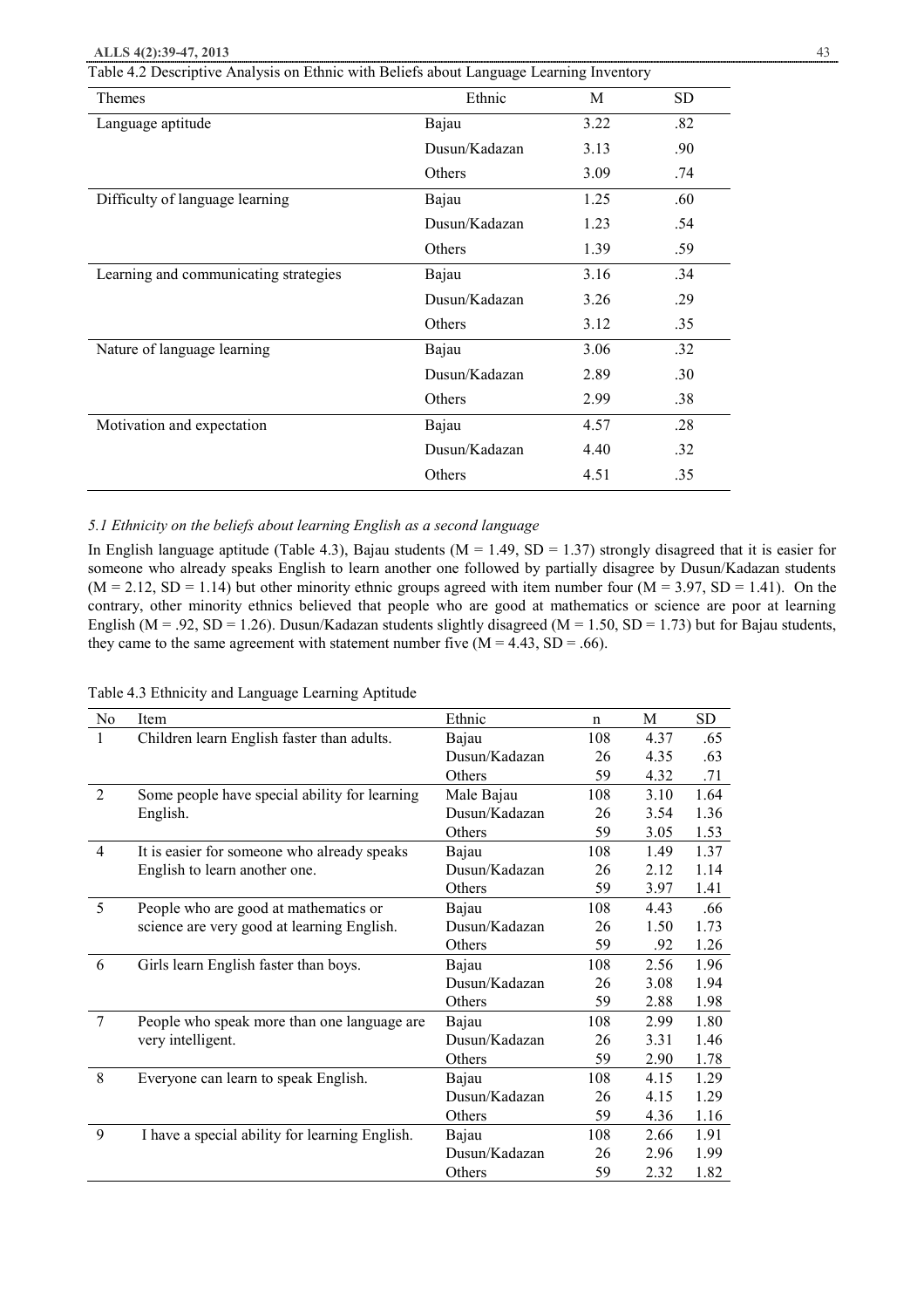#### **ALLS 4(2):39-47, 2013** 44

From table 4.4, all ethnic groups perceived English is not an easy language to attain with Dusun/Kadazan (M = .85, SD  $= .97$ ), followed by Bajau (M = 1.18, SD = 1.03) and others (M = 1.24, SD = 1.02). They also accepted item number twelve as true that learning reading and writing skills is more difficult than learning speaking skills. Bajau students strongly disagreed with this statement ( $M = .82$ ,  $SD = .84$ ), followed by Dusun/Kadazan students ( $M = .88$ ,  $SD = .95$ ) and others  $(M = 1.03, SD = .89)$ .

|  | Table 4.4 Ethnicity and Language Learning Difficulty |  |
|--|------------------------------------------------------|--|
|  |                                                      |  |

| No        | Item                                             | Ethnic        | n    | M    | <b>SD</b> |
|-----------|--------------------------------------------------|---------------|------|------|-----------|
| 10        | English is easier to learn than other languages. | Bajau         | 108  | 1.18 | 1.03      |
|           |                                                  | Dusun/Kadazan | 26   | .85  | .97       |
|           |                                                  | Others        | 59   | 1.24 | 1.02      |
| 12        | Learning reading and writing is easier than      | Bajau         | 108  | .82  | .84       |
| speaking. | Dusun/Kadazan                                    | 26            | .88  | .95  |           |
|           | Others                                           | 59            | 1.03 | .89  |           |
| 13        | English is a very easy language to learn.        | Bajau         | 108  | 1.54 | 1.36      |
|           |                                                  | Dusun/Kadazan | 26   | 1.38 | 1.50      |
|           |                                                  | Others        | 59   | 1.63 | 1.38      |
| 14        | If I spent one hour a day learning English, I    | Bajau         | 108  | 1.48 | 1.76      |
|           | can speak English very well within a year.       | Dusun/Kadazan | 26   | 1.81 | 2.02      |
|           |                                                  | Others        | 59   | 1.64 | 1.79      |

For English language learning and communicating strategies used by the respondents (Table 4.5), all form four secondary students had the same opinion that it is important to repeat and practice a lot if they wish to master English. The highest mean score of 4.73 (SD = .53) was from Dusun/Kadazan students, followed closely by Bajau students (M = 4.41,  $SD = .67$ ) and others (M = 4.19,  $SD = .78$ ).

Table 4.5 Ethnic and Language Learning, Communicating Strategies

| $\rm No$ | Item                                          | Gender        | $\mathbf n$ | M    | <b>SD</b> |
|----------|-----------------------------------------------|---------------|-------------|------|-----------|
| 15       | It is important to speak English with         | Bajau         | 108         | 1.15 | 1.08      |
|          | excellent pronunciation.                      | Dusun/Kadazan | 26          | 1.08 | .85       |
|          |                                               | Others        | 59          | 1.17 | 1.10      |
| 16       | You can speak English only when you can       | Bajau         | 108         | 1.21 | .89       |
|          | say it correctly.                             | Dusun/Kadazan | 26          | 1.42 | .86       |
|          |                                               | Others        | 59          | 1.02 | .86       |
| 17       | It is important to repeat and practice a lot. | Bajau         | 108         | 4.41 | .67       |
|          |                                               | Dusun/Kadazan | 26          | 4.73 | .53       |
|          |                                               | Others        | 59          | 4.19 | .78       |
| 18       | Mistakes in English should be corrected       | Bajau         | 108         | 4.42 | .71       |
|          | immediately.                                  | Dusun/Kadazan | 26          | 4.46 | .58       |
|          |                                               | Others        | 59          | 4.36 | .76       |
| 19       | It is important to practice English with      | Bajau         | 108         | 4.37 | .80       |
|          | computer and CDs.                             | Dusun/Kadazan | 26          | 4.42 | .58       |
|          |                                               | Others        | 59          | 4.47 | .70       |
| 21       | It's OK to guess if you don't know a word     | Bajau         | 108         | 3.43 | .85       |
|          | in English.                                   | Dusun/Kadazan | 26          | 3.42 | .81       |
|          |                                               | Others        | 59          | 3.54 | .73       |
|          |                                               |               |             |      |           |

Table 4.6 showed that all students agreed enormously that the most important part of learning English is learning new words. Bajau students had the highest mean scores ( $M = 4.57$ ,  $SD = .60$ ), followed by other minority ethnic groupss (M  $= 4.49$ , SD = .70) and Dusun/Kadazan (M = 4.35, SD = .69). Learning grammar is also perceived to be equally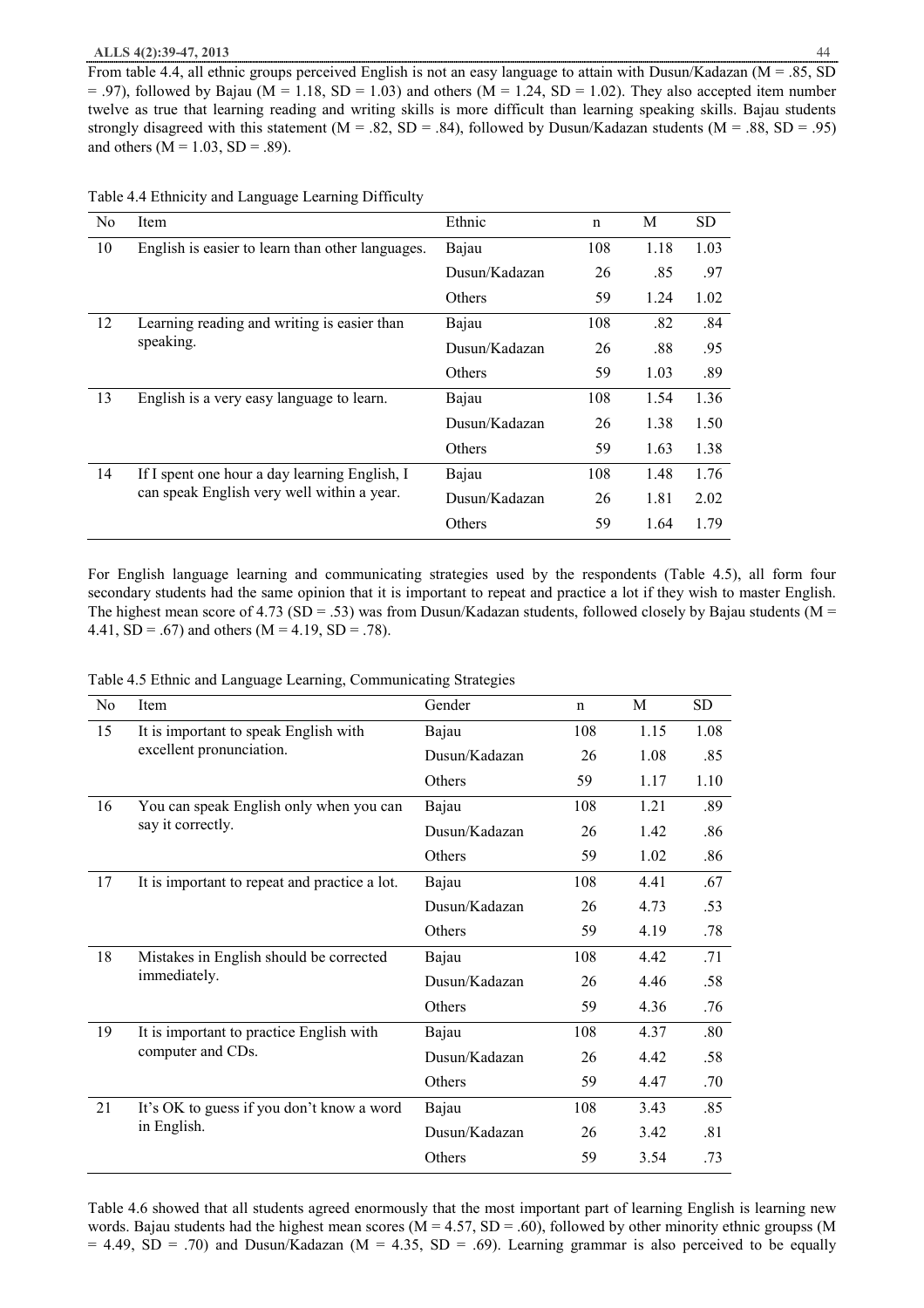important. The highest mean scores were for the Bajau students ( $M = 4.59$ ,  $SD = .67$ ), followed by the other ethnic groups ( $M = 4.49$ ,  $SD = .63$ ) and Dusuns/Kadazans ( $M = 4.42$ ,  $SD = .64$ ).

|  |  | Table 4.6 Ethnicity and Nature of Language Learning |
|--|--|-----------------------------------------------------|
|  |  |                                                     |

| N <sub>0</sub> | Item                                                             | Gender        | n    | M    | SD.  |
|----------------|------------------------------------------------------------------|---------------|------|------|------|
| 23             | To learn English is to know English-<br>speaker's cultures well. | Bajau         | 108  | .78  | .93  |
|                |                                                                  | Dusun/Kadazan | 26   | .73  | .67  |
|                |                                                                  | Others        | 59   | .56  | .77  |
| 24             | You learn English best when you are in                           | Bajau         | 108  | .77  | .83  |
|                | England.                                                         | Dusun/Kadazan | 26   | .35  | .49  |
|                | Others                                                           | 59            | 1.03 | 1.05 |      |
| 25             | The most important part of learning                              | Bajau         | 108  | 4.57 | .60  |
|                | English is learning new words.                                   | Dusun/Kadazan | 26   | 4.35 | .69  |
|                |                                                                  | <b>Others</b> | 59   | 4.49 | .70  |
| 26             | The most important part of learning                              | Bajau         | 108  | 4.59 | .67  |
|                | English is learning grammar.                                     | Dusun/Kadazan | 26   | 4.42 | .64  |
|                |                                                                  | Others        | 59   | 4.49 | .63  |
| 27             | Learning English is different than learning                      | Bajau         | 108  | 4.59 | .60  |
|                | other academic subjects.                                         | Dusun/Kadazan | 26   | 4.62 | .57  |
|                |                                                                  | Others        | 59   | 4.37 | 1.00 |

The responses from this study shows that even though English is difficult for them, they have high levels of motivation and great expectation in mastering it (Table 4.7). All of them deemed that they will have better job opportunities in future, with Bajaus having the highest mean scores ( $M = 4.70$ ,  $SD = .55$ ), followed closely by the other ethnic groups  $(M = 4.69, SD = .50)$  and Dusuns/Kadazans  $(M = 4.46, SD = .76)$ . This perception is closely connected to item number 33, that is, to learn English well. Bajau students wanted to learn English well ( $M = 4.67$ , SD = .53), followed by other minority ethnic students ( $M = 4.56$ ,  $SD = .65$ ) and Dusun or Kadazan students ( $M = 4.27$ ,  $SD = .72$ ).

Table 4.7 Ethnics and Language Learning Motivation and Expectation

| No                 | Item                                              | Gender        | n    | М    | SD. |
|--------------------|---------------------------------------------------|---------------|------|------|-----|
| 29                 | Malaysians think that it is important to speak    | Bajau         | 108  | 4.62 | .60 |
|                    | English.                                          | Dusun/Kadazan | 26   | 4.42 | .70 |
|                    |                                                   | Others        | 59   | 4.34 | .80 |
| 30                 | I would like to learn English so that I can talk  | Bajau         | 108  | 4.50 | .59 |
|                    | to English-speakers.                              | Dusun/Kadazan | 26   | 4.35 | .56 |
|                    |                                                   | Others        | 59   | 4.47 | .63 |
| 31                 | If I learn English very well, I will have better  | Bajau         | 108  | 4.70 | .55 |
| job opportunities. | Dusun/Kadazan                                     | 26            | 4.46 | .76  |     |
|                    |                                                   | Others        | 59   | 4.69 | .50 |
| 32                 | I believe that I will learn to speak English very | Bajau         | 108  | 4.43 | .62 |
|                    | well.                                             | Dusun/Kadazan | 26   | 4.35 | .63 |
|                    |                                                   | Others        | 59   | 4.46 | .63 |
| 33                 | I want to learn English well.                     | Bajau         | 108  | 4.67 | .53 |
|                    |                                                   | Dusun/Kadazan | 26   | 4.27 | .72 |
|                    |                                                   | Others        | 59   | 4.56 | .65 |
| 34                 | I would like to speak English with my friends.    | Bajau         | 108  | 4.51 | .69 |
|                    |                                                   | Dusun/Kadazan | 26   | 4.54 | .58 |
|                    |                                                   | Others        | 59   | 4.53 | .60 |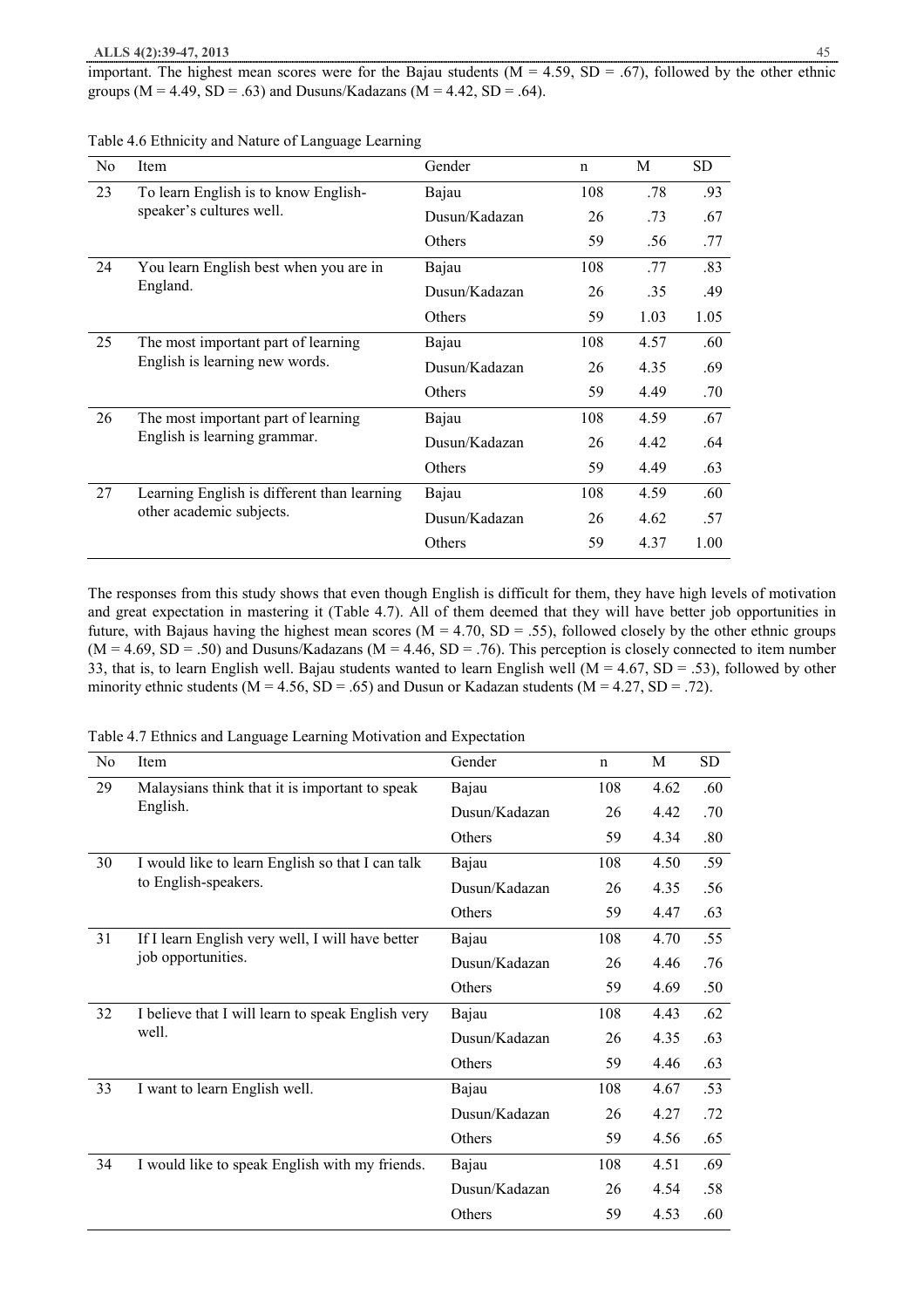#### **6. Discussion**

The Beliefs about Language Learning Inventory (BALLI) has been categorised by Horwitz (1987) into five different domains, as mentioned earlier: English Language Aptitude, The Difficulty of Language Learning, Learning and Communicating Strategies, The Nature of Language Learning, Motivation and Expectations. As a whole, the difference between the three ethnic groups and Belief about English language learning among the form four students in this rural secondary school showed almost no significant differences except two items with marginal significant differences. The rest of the domains obtained no significant differences among ethnic groups.

In general, all ethnic groups scored the highest mean on the five items of motivation and expectations domain. It was similar to the study conducted by Tercanlioglu in 2005. Participants scored the highest mean for the motivation and expectations to learn a language. The result signified that Dusun, Kadazan and other ethnic groups have higher motivation and expectations than Bajau students. Correspondingly, Rifkin (2000) performed a large sample study across various institutions in the America and revealed that, students' beliefs about language learning deferred by contextual setting.

Most Bajau students disagreed that it is easier for someone who already spoke English to learn another language. They agreed that people who are good at mathematics or science are very good at learning English. From these two statements, the findings are similar with what had been concluded by Yang (1999) who stated culture and ethnicity play a role in shaping students' beliefs. This implies that authentic assessment should be used among students with different cultural background and learning styles.

The BALLI seems to have proven its usefulness in the elicitation and comparison of many learners' beliefs about language learning. If any learners have any beliefs about language learning that may negatively affect their future learning, it is important for English teachers to consider changing them (Peacock, 2001). Furthermore, other factors such as experience of learning English, academic performance of learners and different educational practices used are worth to investigate in future study (Tercanlioglu, 2005). With the use of data collecting instruments such as BALLI, teachers should also encourage guided reflection among learners. Let them think aloud and share the success and failure in learning the language (Peacock, 2001).

## **7. Implication**

According to the results of present study, pedagogical implications are provided. Firstly, by the use of BALLI, teachers can trace back to their learners' characteristics especially the below average achievers in English. Secondly, to understand the unique sociolinguistic roles (Manfred, 2008) of English in Malaysia, which has been mentioned earlier, the status of English in urban areas differ from remote areas and lastly, the lack of exposure of English for most people in remote areas of Sabah. There is a positive relationship between students who are good at mathematics or science and good at learning English. This could be due to the effect of Teaching and Learning Science and Mathematics in English (PPSMI) since 2003. However, it will be replaced by Upholding the Malay Language and Strengthening the Command of English (MBMMBI) after soft-landing PPSMI in 2012. This paper had addressed the aims of the current study by identifying aspects of learners' beliefs in the Malaysian context and discussing them in the light of current literature, thus filling a gap in locally situated research. The results of this study present only a static, cross-sectional view of learners' beliefs. The extent to which learners' beliefs are variable over time, from person to person, and setting to setting needs further exploration.

#### **References**

Altan, M. Z. (2006). Beliefs about language learning of foreign language-major university students. Australian Journal of Teachers Education, 31(2), 45-52. Ariogul, S., Unal, D. C., & Onursal, I. (2009). Foreign language learners' beliefs about language learning: a study on Turkish university students. *Procedia Social and Behavioural Sciences, 1,* 1500-1506.

Bernat, E. & Gvozdenko, M. (2005). Beliefs about language learning: Current knowledge, pedagogical implications and new research directions. TESLJ-EJ, *9*(1).

Bernat, E. (2006). Assessing EAP learners' beliefs about language learning in the Australian context. *Asian EFL Journal, 8*(2), 202-227.

Bernat, E. & Lloyd, R. (2007). Exploring the gender effect on EFL learners' beliefs about language learning. Austrialian Journal of Education & Devolopment *Psychology, 7*, 79-91.

Chang, C. Y. & Shen, M. C. (2007). The effects of beliefs about language learning and learning strategy use of junior high school EFL learners in remote districts. *Research in Higher Education Journal*, 1-8.

Chitravelu, N., Sithamparam, S., & Teh, S. C. (1995). ELT methodology: Principles *and practice.* Shah Alam: Penerbit Fajar Bakti Sdn. Bhd.

Christison, M. & Krahnke, K. (1986). Student perceptions of academic language study. *TESOL Quarterly, 20,* 61-81 Cotterall, S. (1999). Key variables in language learning: What do learners believe about them? *System, 27*, 493-513.

Creswell, J. W. (2003). Research design: Qualitative and mixed methods approaches.